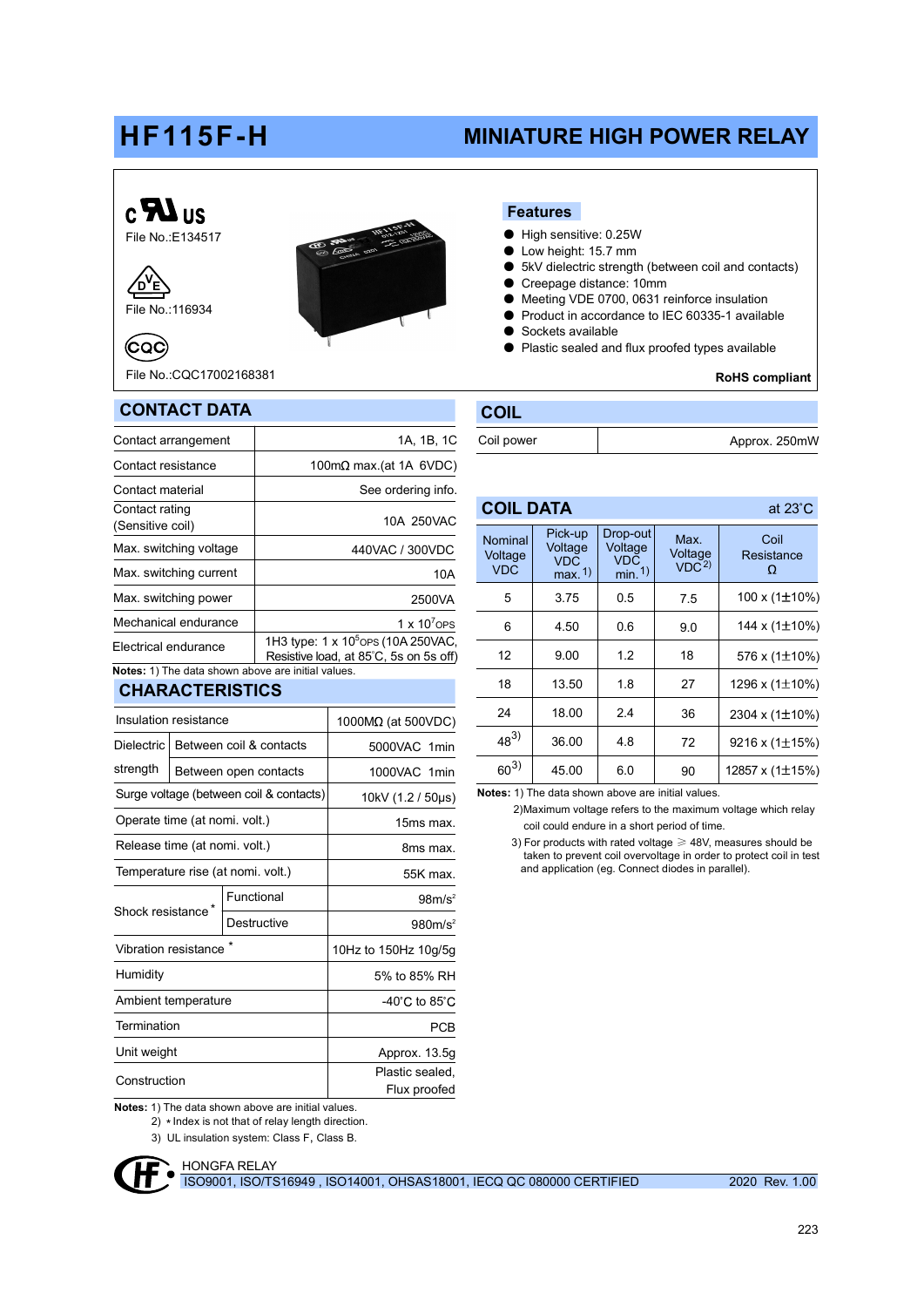# SAFETY APPROVAL RATINGS

 VDE Specifications **Ratings**  HF115F-H….1(H;Z)(S)(1;2;3)A(G)(F) HF115F-H….1(H;Z)(S)(1;2;3)(G)(F) 10A 250VAC at 85°C 6A 400VAC at 85°C AgSnO<sup>2</sup> AgCdO Contact Material 10A 250VAC at 85°C

## UL/CUL

| <b>Contact Material</b> | <b>Specifications</b>          | <b>Ratings</b> |  |  |
|-------------------------|--------------------------------|----------------|--|--|
| AqCdO                   | HF115F-H1(H;Z)(S)(1;2;3)(G)(F) | 10A 250VAC     |  |  |

Notes: 1) All values unspecified are at room temperature.

2) Only typical loads are listed above. Other load specifications can be available upon request.

#### ORDERING INFORMATION

|                                                                                                                                                                            | $HF115F-H$ / 012 -1H S                          |  |              |  |  | 3 | A | F. |  |
|----------------------------------------------------------------------------------------------------------------------------------------------------------------------------|-------------------------------------------------|--|--------------|--|--|---|---|----|--|
| <b>Type</b>                                                                                                                                                                |                                                 |  |              |  |  |   |   |    |  |
| Coil voltage                                                                                                                                                               | 5, 6, 12, 18, 24, 48, 60VDC                     |  |              |  |  |   |   |    |  |
| Contact arrangement 1H:1 Form A 1D:1 Form B 1Z:1 Form C                                                                                                                    |                                                 |  |              |  |  |   |   |    |  |
| Construction <sup><math>1)</math> 2)</sup><br><b>S:</b> Plastic sealed<br><b>Nil:</b> Flux proofed                                                                         |                                                 |  |              |  |  |   |   |    |  |
| <b>Version</b>                                                                                                                                                             | 1: 3.5mm 1 pole 2: 5.0mm 1 pole 3: 5.0mm 1 pole |  |              |  |  |   |   |    |  |
| G: AgCdO+Au plated<br><b>Nil: AgCdO</b><br>A: AgSnO <sub>2</sub><br><b>B:</b> AgNi<br>Contact materia <sup>3)</sup><br><b>BG:</b> AgNi+Au plated<br>$AG: AgSnO2+Au$ plated |                                                 |  |              |  |  |   |   |    |  |
| Insulation standard                                                                                                                                                        | F: Class F                                      |  | Nil: Class B |  |  |   |   |    |  |
| Special code <sup>4)</sup><br><b>Nil: Standard</b><br>XXX: Customer special requirement                                                                                    |                                                 |  |              |  |  |   |   |    |  |

Notes: 1) We recommend flux proofed types for a clean environment (free from contaminations like H<sub>2</sub>S, SO<sub>2</sub>, NO<sub>2</sub>, dust, etc.).<br>We suggest to choose plastic sealed types and validate it in real application for an unclea like  $H_2$  $S$ ,  $SO_2$ ,  $NO_2$ , dust, etc.).

2) Contact is recommended for suitable condition and specifications if water cleaning or surface process is involved in assembling relays on PCB. 3) For gold plated type, the min. switching current and min. switching voltage is 10mA 5VDC.

4) The customer special requirement express as special code after evaluating by Hongfa. e.g.(335) stands for product in accordance to IEC 60335-1 (GWT).

needed, please contact us for more details.<br>6) For products that should meet the explosion-proof requirements of "IEC 60079 series",please note [Ex] after the specification while 5) Two packing methods available: plastic tray package, tube package,Standard tube packing length is 616mm. Any special requirement

placing orders.Not all products have explosion-proof certification,so please contact us if necessary, in order to select the suitable products.

### OUTLINE DIMENSIONS, WIRING DIAGRAM AND PC BOARD LAYOUT

### Outline Dimensions

3.5mm Pinning (HF115F-H/ □□□ -□□-1-□) 5mm Pinning (HF115F-H/ □□□ -□□-2/3-□)





Unit: mm